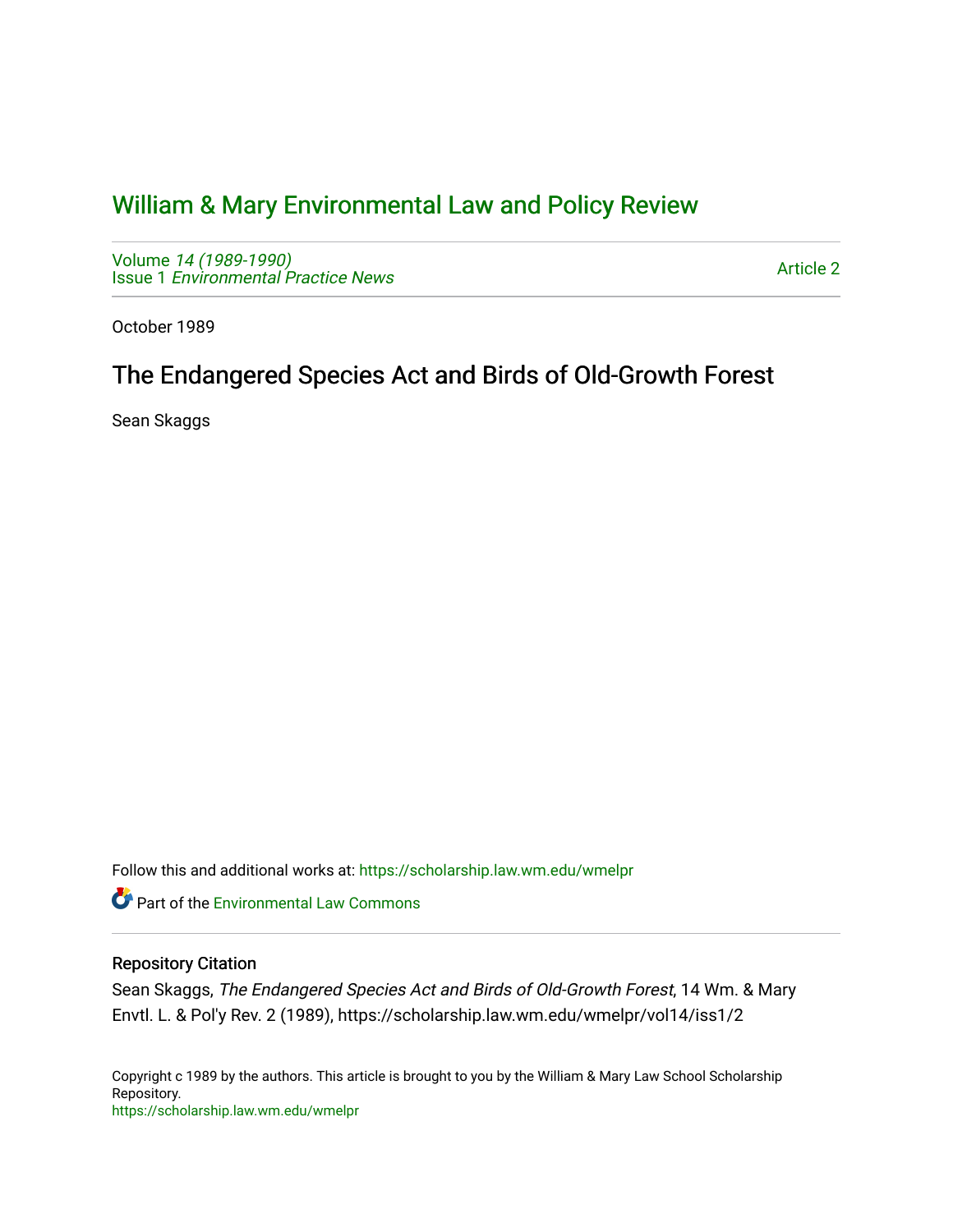### The Endangered Species Act and Birds of Old-Growth Forest By Sean Skaggs

The Red-cockaded Woodpecker and the Spotted Owl are two bird species whose existence is closely tied to habitat known as oldgrowth forest. Current levels of destruction of old-growth forest suggest that both species will be in danger of extinction in the near future. Both species have figured prominently in recent challenges of U.S. Forest Service management practices in national forests. Practices which cause the destruction of old-growth forest have been challenged in Washington, on behalf of the Spotted Owl, and in Texas, on behalf of the Red-cockaded Woodpecker. Both challenges have relied, in part, on the Endangered Species Act of 1973.1

This article will examine the courts' interpretation of the Endangered Species Act and the impact of their decisions on the continued survival of the Red-cockaded Woodpecker and the Spotted Owl.

#### I. The Endangered Species Act of **1973**

#### A. Purposes

The stated purposes of the Endangered Species Act (ESA or the Act) are, "to provide a means whereby the ecosystems upon which endangered species and threatened species depend may be conserved,"

**<sup>1.</sup>** 16 U.S.C.A. §§ 1531-1543 (Environmental Law Statutes West 1989).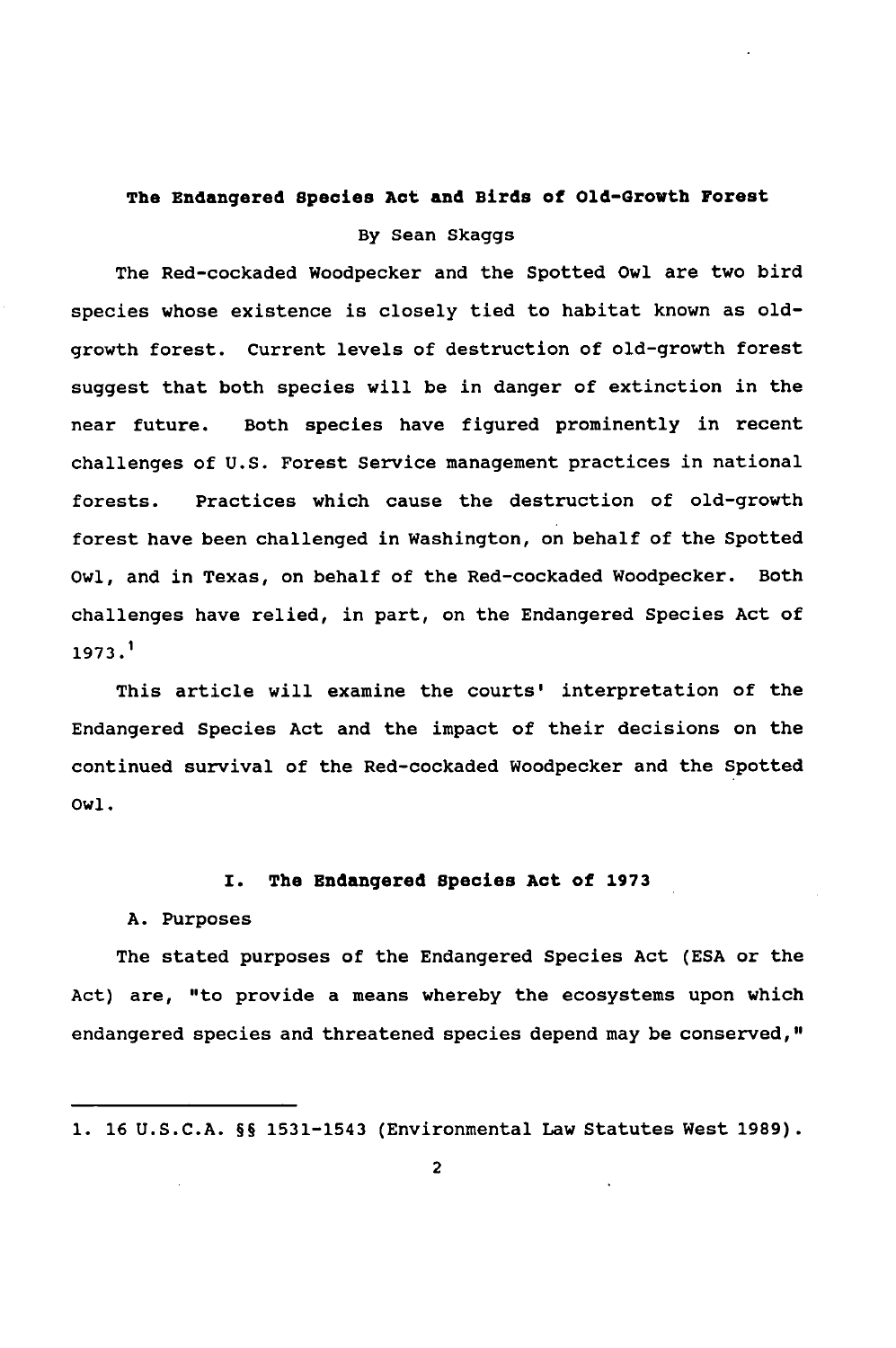and, " to provide a program for the conservation of such endangered species and threatened species... $"$ 

B. Listing Requirements

The Endangered Species Act of 1973 affords protection to plant and animal species threatened or endangered by extinction.<sup>3</sup> The ESA requires that species afforded protection under the Act first be officially listed as threatened or endangered.<sup>4</sup> Section 4 of the ESA provides that a species should be designated as threatened or endangered if the Secretary of Interior (Secretary), on the basis of the best scientific and commercial data, determines that a species is in danger of extinction, or is likely to become so within the foreseeable future.<sup>5</sup> Section 4 also requires that the Secretary designate any critical habitat of the species at the time the species is listed. $6$  Critical habitat is defined as specific areas within the geographical range of the species which are

4. Id. § 4, 16 U.S.C.A. § 1533.

5. Id. § 4(a)(1), (b)(1)(A), 16 U.S.C.A. § 1533(a)(1), **(b)(1)(A).**

<sup>2.</sup> **ESA** § **2(b),** 16 U.S.C.A. § 1531(b).

**<sup>3.</sup>** Endangered species is defined as "any species which is in danger of extinction throughout all or a significant portion of its range" ESA § 3(6), 16 U.S.C.A. § 1532(6). Threatened species is defined as "any species which is likely to become an endangered species within the foreseeable future throughout all or a significant portion of its range." **Id.** § **3(20),** 16 U.S.C.A. § 1532(20).

<sup>6.</sup> Id. § 4(a)(3)(A), 16 U.S.C.A. § 1533(a)(3)(A). The **ESA** allows up to two years for designation of critical habitat once a species is listed. Id. § 4(b)(6)(A)(ii), (6)(B)(ii), 16 U.S.C.A. § 1533(b)(6)(A)(ii), (6)(B)(ii).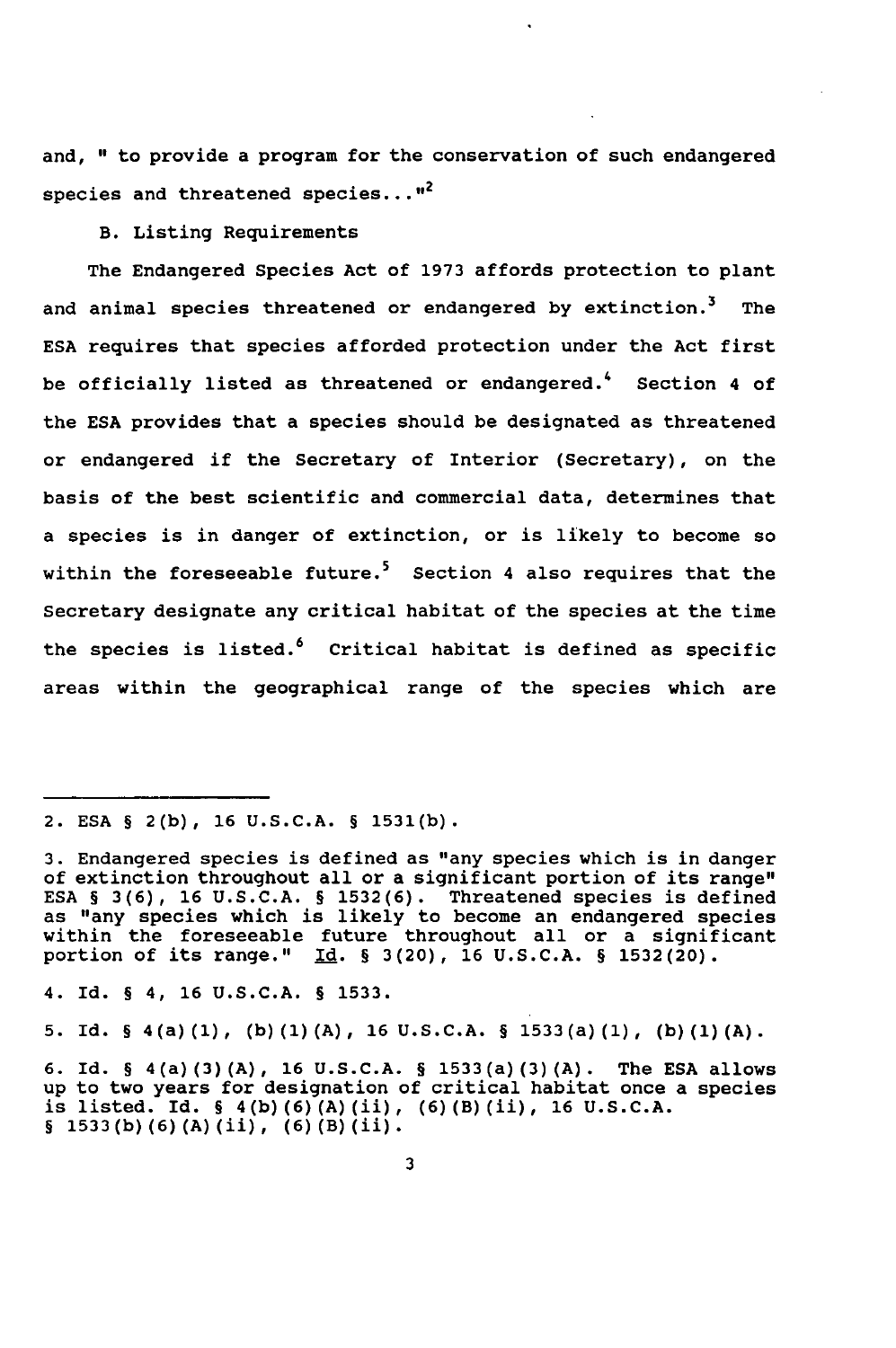essential to the conservation of the species.<sup>7</sup> Specific areas outside the current geographical range of the species can also be classified as critical habitat if the areas are essential to the conservation of the species. $8$  Section 4 requires the use of the best scientific and commercial data available and a consideration of the economic impact of designating an area as critical habitat.<sup>9</sup> By requiring a consideration of economic impact, section 4 allows the Secretary to consider competing interests and decide against designation of critical habitat if the benefits of designation are outweighed by the benefits of exclusion. If failure to designate critical habitat would result in the extinction of the species, however, the area must be designated critical habitat.<sup>10</sup> This is one of only two provisions of the ESA that permit an explicit balancing of competing interests.<sup>11</sup>

**8.** Id. § 3(5)(A)(ii), **16 U.S.C.A.** § 1532(5)(A)(ii).

9. Id. § 4(b)(2), 16 U.S.C.A. § 1533(b) **(2).**

**10.** Id.

**11.** The 1978 amendments to the ESA created an exemption to the obligations imposed on federal agencies by section  $\bar{7}$ (a)(2). All petitions for exemption must be reviewed by a cabinet level Endangered Species Committee. Exemptions will be granted if the committee finds: **1)** There are no reasonable alternatives; 2) The benefits of such action outweigh the benefits of alternatives which conserve the species and such action is in the public interest; **3)** The action has regional or national significance, and 4) That an irretrievable commitment of resources has not already been made. Mitigation measures must be enacted if an exemption is granted. Id. § 7((h), 16 U.S.C. § 1536(h). The exemption process allows for consideration of the public interest in a federal action, and for<br>a balancing of this interest with the value of species conservation: something which was not permitted under section 7 before 1978. For a discussion of the exemption process, see

**<sup>7.</sup>** Id. § 3(5)(A)(i), **16 U.S.C.A.** § 1532(5) (A) (i).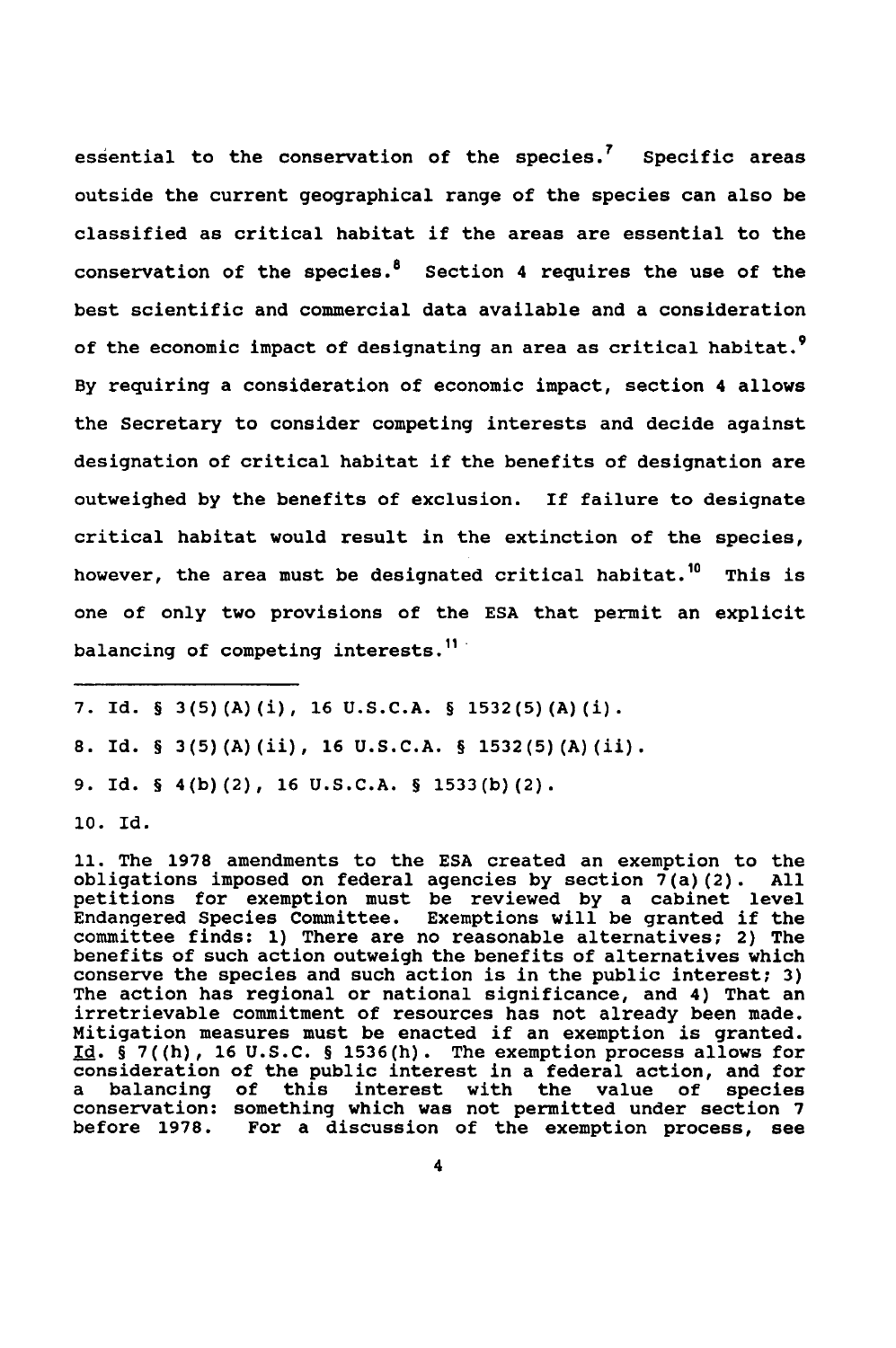#### **C.** Affirmative Obligations

Section **7** of the **ESA** makes conservation of endangered species a mandate of every federal agency. Section 7(a) **(1)** directs federal agencies to use their authority to further the purposes of the **ESA.12** Section 7(a)(1) thus requires federal agencies to use their authority to conserve ecosystems which contain endangered species and to provide a program for the conservation of endangered and threatened species.<sup>13</sup> Section 7(a)(2) protects endangered and threatened species from harm caused **by** federal activities **by** requiring each agency to insure that agency action "is not likely to jeopardize the continued existence of any endangered or threatened species or result in the destruction of critical **habitat. . 114**

#### **D.** Prohibited Acts

Section **9** of the **ESA** makes it unlawful for any person to "take" endangered species.15 The **ESA** definition of "take" includes: "to harass, harm, pursue, hunt, shoot, wound, kill, trap, capture, or

**12 ESA** § 7(a)(1), **16 U.S.C.A.** § 1536(a)(1). **131d.** § **2(b), 16 U.S.C.A.** § **1531(b).** 14Id. § 7(a)(2), **16 U.S.C.A.** § 1536(a) (2). **15 Id.** § 9(a)(1)(B), 16 U.S.C.A. § 1538(a)(1)(B).

Rosenberg, Federal Protection of Unique Environmental Interests: Endangered and Threatened Species, **58 N.C.L. Rev.** 491, **516-523 (1980).**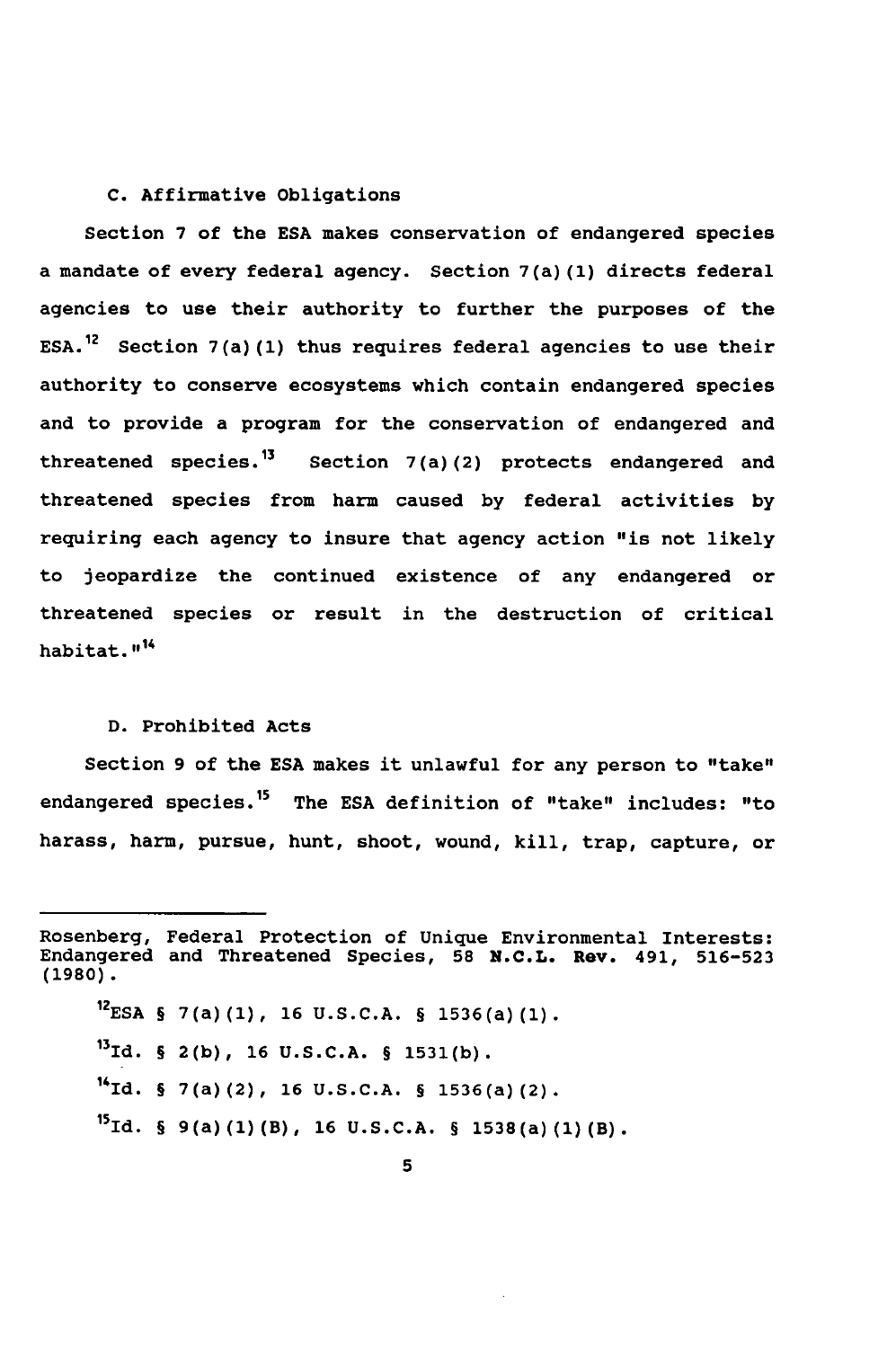collect, or to attempt to engage in any such conduct."<sup>16</sup> The definition of "harm" has been the focus of the section **9** prohibition on takings. The definition of harm includes, "any act causing significant habitat modification or degradation having the effect of injuring, killing, or significantly altering essential behavioral patterns, including breeding, feeding or sheltering."<sup>17</sup> Section **9** protects endangered species from harm and in doing so, appears to make destruction of habitat a violation of **ESA** even if there has been no designation of critical habitat. If destruction of the habitat can be shown to alter a species' essential behavioral patterns, then destruction of that habitat is a taking under section **9.**

#### **II.** Judicial Interpretation **of** the **ESA**

In Tennessee Valley Authority v. Hill,<sup>18</sup> the U.S. Supreme Court provided a broad reading to the Endangered Species Act. The Court held that the Tellico Dam project, which was near completion, could not go forward because the existence of an endangered species, the Snail Darter, would be jeopardized.<sup>19</sup> The Supreme Court found that section **7** of the Act requires "agencies to afford first priority

**19 Id.** at 174.

**<sup>16</sup>**Id. § **3(19), 16 U.S.C.A.** § **1532(19).**

**<sup>1750</sup>** C.F.R. § **17.3 (1982).**

**<sup>18437</sup> U.S. 153 (1978).**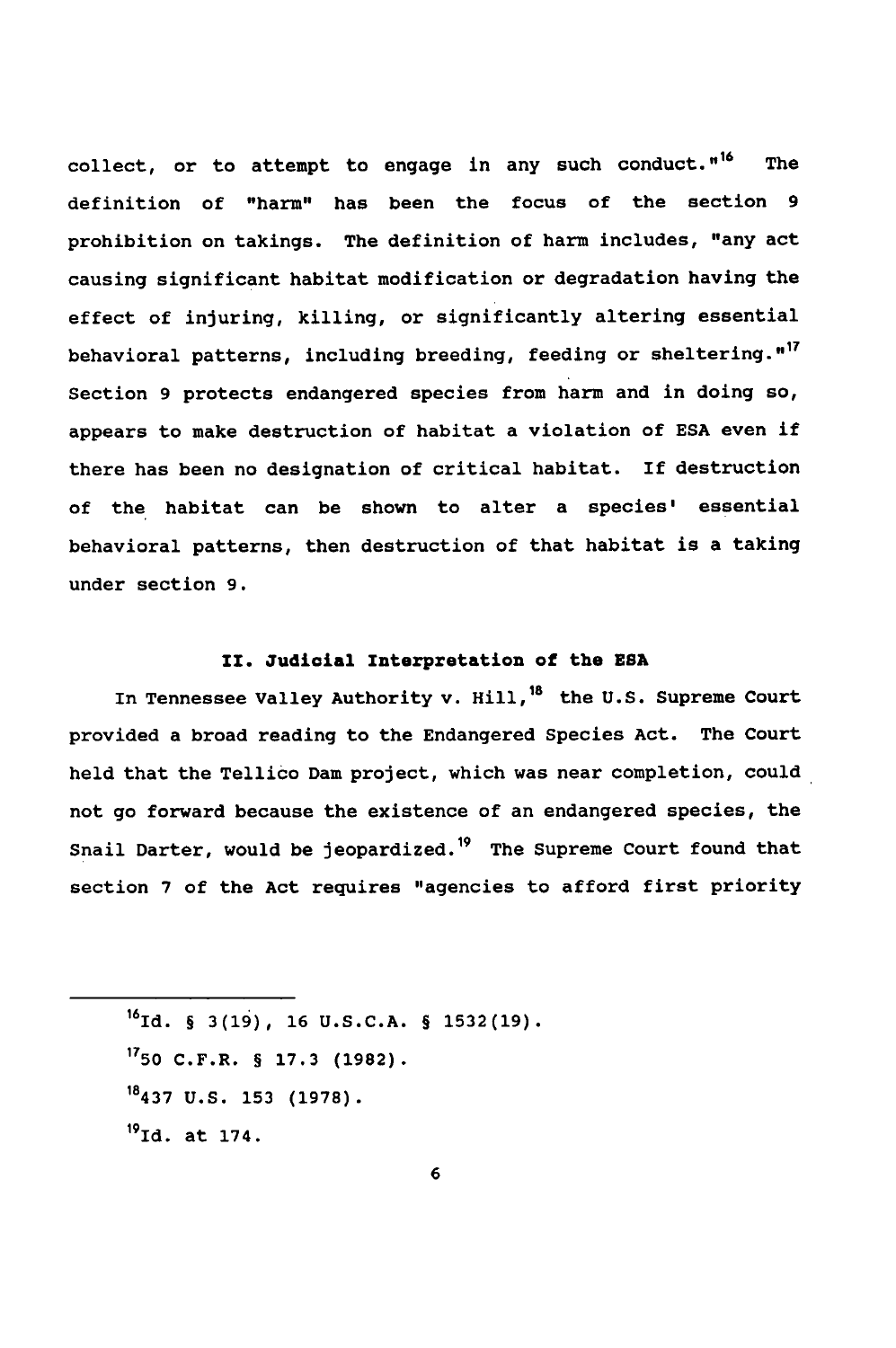to the declared national policy of saving endangered species".<sup>20</sup> The Court further stated that the language of the Act in general reveals that "a plain intent of Congress in enacting the statute was to halt and reverse the trend toward species extinction, whatever the cost."<sup>21</sup> The Supreme Court thus rejected the notion that there should be a balancing between the survival of an endangered species and the importance of economic or public interests. Congress amended the ESA in  $1978^{22}$  to provide for the balancing of public interests through the provision of an exemption process.<sup>23</sup>

The 1978 and subsequent amendments to the ESA have not restricted the Supreme Court's interpretation of the ESA and courts have relied on the Supreme Court's strict interpretation of section 7. In Roosevelt Campobello Intern. Park v. U.S.E.P.A.,<sup>24</sup> the court determined that the legislative intent was to provide extensive protection to endangered species and relied on the Supreme Court's holding in TVA v. Hill that agencies are under a mandate to use "all methods and procedures which are necessary to prevent the loss of any endangered species."<sup>25</sup> Despite the holding in Roosevelt,

 $^{20}$ Id. at 185.  $^{21}$ Id. at 184. Pub.L. No. 95-632, 92 Stat. 3751 (1978). **See** supra note **11.** F.2d 1041 (1st Cir. 1982). **Id.** at 1049.

7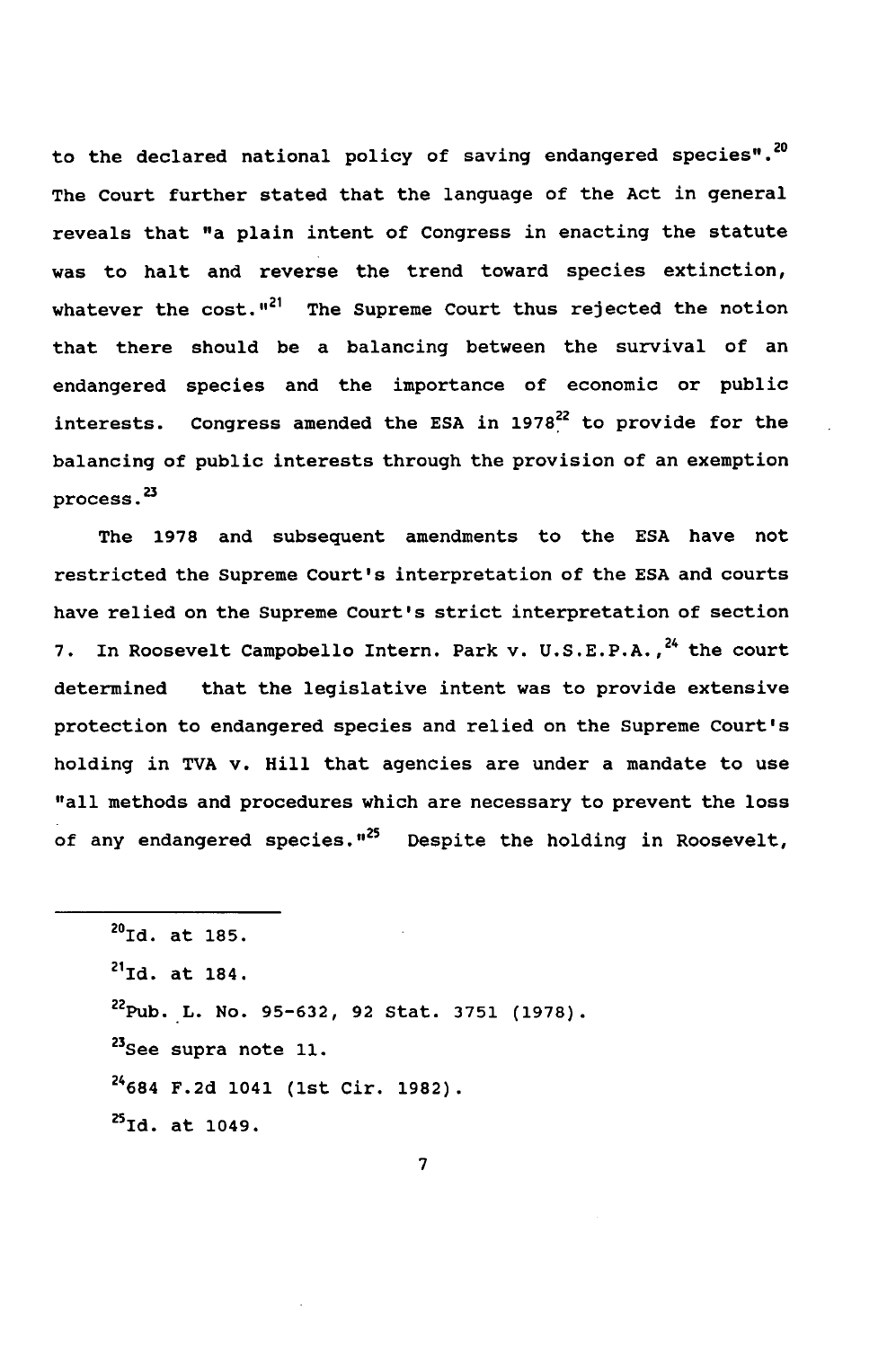challenges seeking to enjoin federal actions based on section **7** have generally not been successful.26 The section **9** prohibition against takings, on the other hand, has provided some measure of success.

The interpretation of section **9 by** the court in Palila **v.** Hawaii Dept. of Land and Natural Resources<sup>27</sup> demonstrates the potential effectiveness of a challenge brought under the neglected takings prohibition of section **9.** In Palila, the court found that state action which caused the destruction of critical habitat of the Palila<sup>28</sup> amounted to a taking under section 9.<sup>29</sup> The Ninth Circuit upheld the district court, noting that Congress had been informed that habitat destruction was the greatest threat to species survival. $^{\bf 30}$ 

**<sup>27471</sup>**F. Supp. 985 (D. Hawaii 1979), aff'd, 639 F.2d 495 (9th Cir. 1981).

<sup>28</sup>The Palila (Psittirostra bailleui) is a bird species endemic to the islands of Hawaii. Palila v.Hawaii Department of Land and Natural Resources **Id.** at 988 (1979).

 $^{29}$ Id. at 995. **30639** F.2d at 498.

<sup>&</sup>lt;sup>26</sup>See Erdheim The Wake of the Snail Darter: Insuring the Effectiveness of the Endangered Species Act, 9 Zoology **Law** Quarterly 629, 643 n. 121 (1981). These challenges focused primarily on § 7(a)(2) and the duty of agencies to insure that agency action is not likely to jeopardize a threatened or endangered species. As will be discussed in the text accompanying note 32 infra, § 7(a)(1) may provide a stronger basis for challenging federal actions.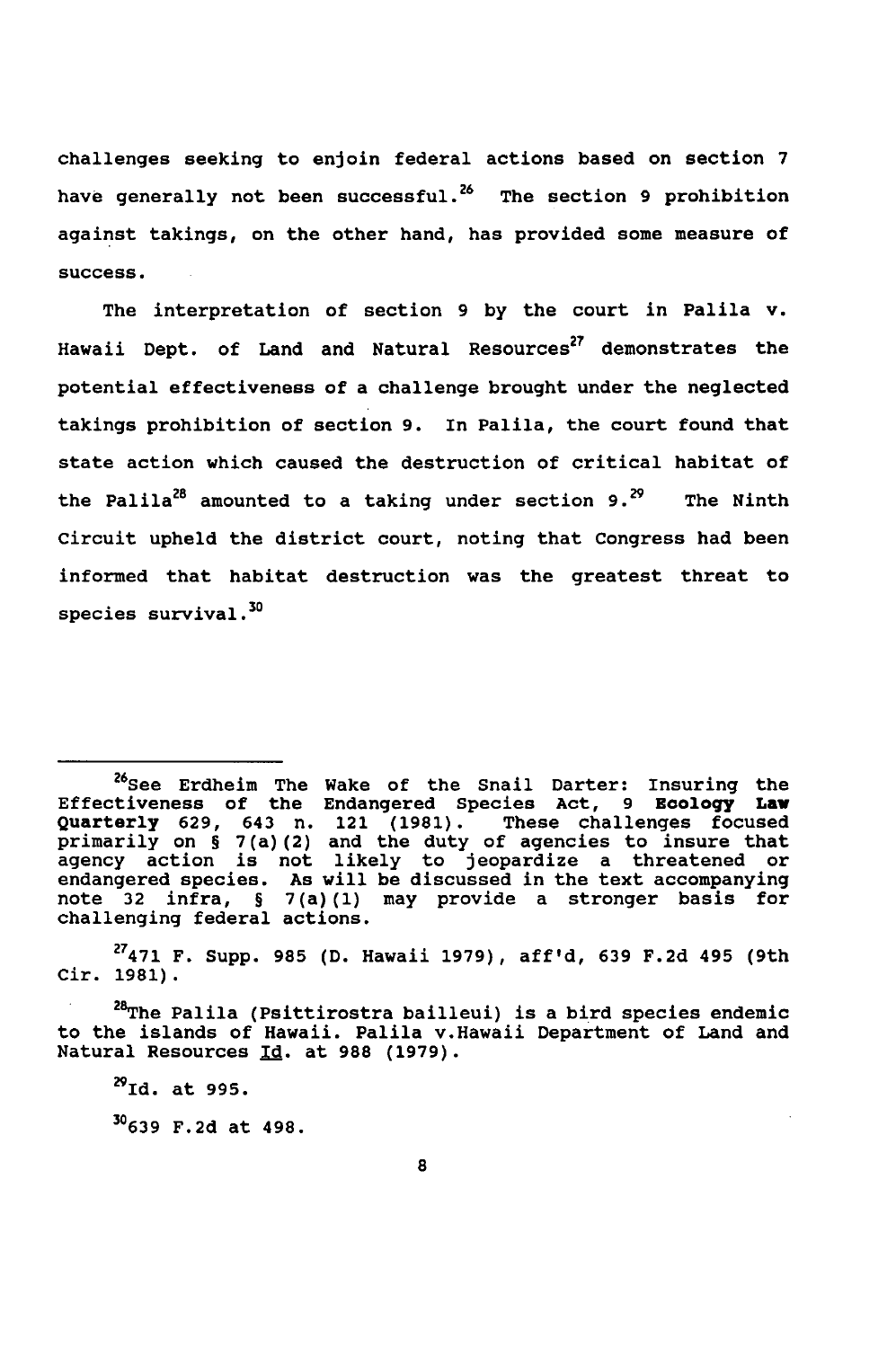Other provisions of the **ESA** have recently been interpreted broadly. In Organized Fishermen of Florida v. Andrus,<sup>31</sup> the court noted that the **ESA** imposes an affirmative duty not only to protect, but also to increase the population of endangered species.<sup>32</sup> The court pointed to the definition of "conserve" as established **by** section **3(3)** of the **ESA** which includes, "the use of all methods and procedures which are necessary to bring any endangered species to the point at which the measures provided pursuant to this chapter are no longer necessary."<sup>33</sup> The court's emphasis on the definition of conserve has the potential to make section  $7(a)(1)$ , which had previously been ignored, the provision with the greatest potential for ensuring the conservation of threatened and endangered species.

#### **III.** The Red Cockaded Woodpecker

The Red-cockaded Woodpecker (Picoides borealis) has been on the endangered species list for nineteen years and was one of the first species listed as an endangered species.<sup>34</sup> The Red-cockaded Woodpecker occurs in old-growth pine forests in the Southcentral

**<sup>31488</sup>** F. Supp. **1351 (S.D.** Fla. **1980). 32 Id.** at **1356** n.10 (emphasis added). **33 Id.**

<sup>34</sup> The Red-cockaded Woodpecker was listed in **1970, 35** Fed .Reg. 16,047 **(1970).** The species was listed under the provisions of the Endangered Species Conservation Act of **1969,** Pub. L. No. **91-135, 83** Stat. **275 (1969)** (repealed **1973).**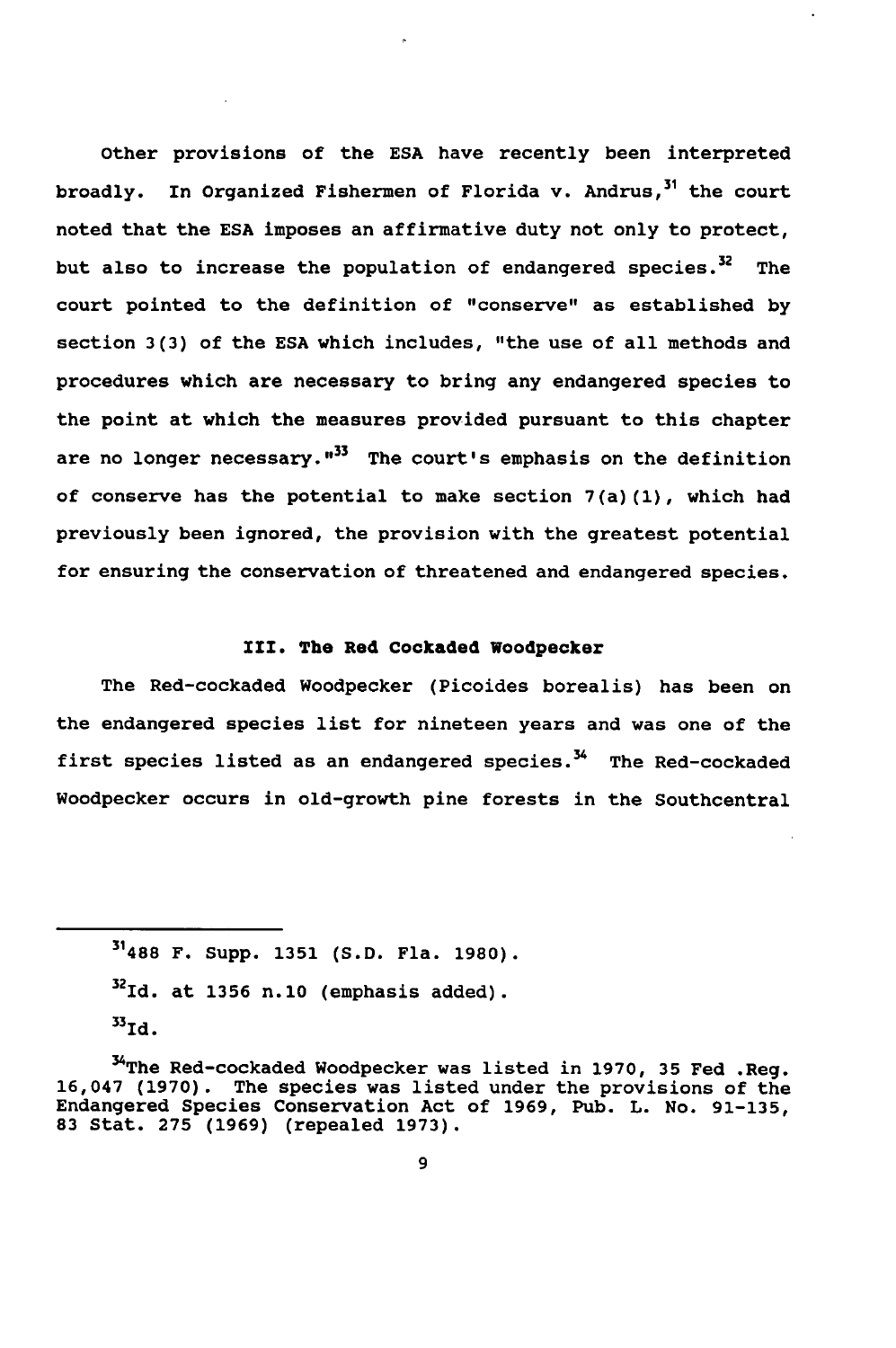and Southeastern United States.<sup>35</sup> This bird relies on habitat containing mature open pine forest, but the Forest Service's clear cutting of forests for even-aged management of timber has greatly reduced this habitat type.<sup>36</sup> Only 2.5% of existing southern pine forest is estimated to be suitable habitat for Red-cockadeds.<sup>37</sup> While under the protection of the **ESA,** Red-cockaded populations have declined and there have been a number of local extinctions;<sup>38</sup> current estimates of total numbers of Red-cockaded Woodpeckers range between 4,800-10,000. <sup>39</sup>

Sierra Club v. Lyng<sup>40</sup> is the most significant challenge brought on behalf of the Red-cockaded Woodpecker to date. In Sierra Club, the **U.S.** District Court ordered a permanent injunction requiring

 $36$ Id.

**37 Id.** at 849. The Red-cockaded is a cavity nesting bird and almost all of the roosting and nesting cavities are excavated in old pines **(80-120** years) which have had the wood softened **by** a wood rotting fungus (Phellinus pini). The cavities still require a long period to construct and are often used **by** a number of generations of birds. Id. The nesting activities of the Red-cockaded are thus closely intertwined with the existence of mature pines.

MId. at **848.**

**39Id.** at 849. The populations in some states are very small. The population estimate in the State of Virginia in **1986** was **25** individuals. Virginia's Birdlife, **3** Virginia Avifauna **70 (1987).** In **1989,** the population estimate in Virginia is 14 individuals. Red-cockaded Woodpecker, in Virginia Non Game and Endangered Wildlife Investigations Annual Report, July **1,** 1988-June **30, 1989.** Virginia Department of Game and Inland Fisheries.

40694 F. Supp. 1260 **(E.D.** Tex. **1988).**

<sup>35</sup>Ligon, Stacey, Conner, Bock **&** Adkisson, Report of the American Ornithologist's Union Committee for the Conservation of the Red-cockaded Woodpecker, **108 Auk 848 (1986)** (hereinafter Ligon].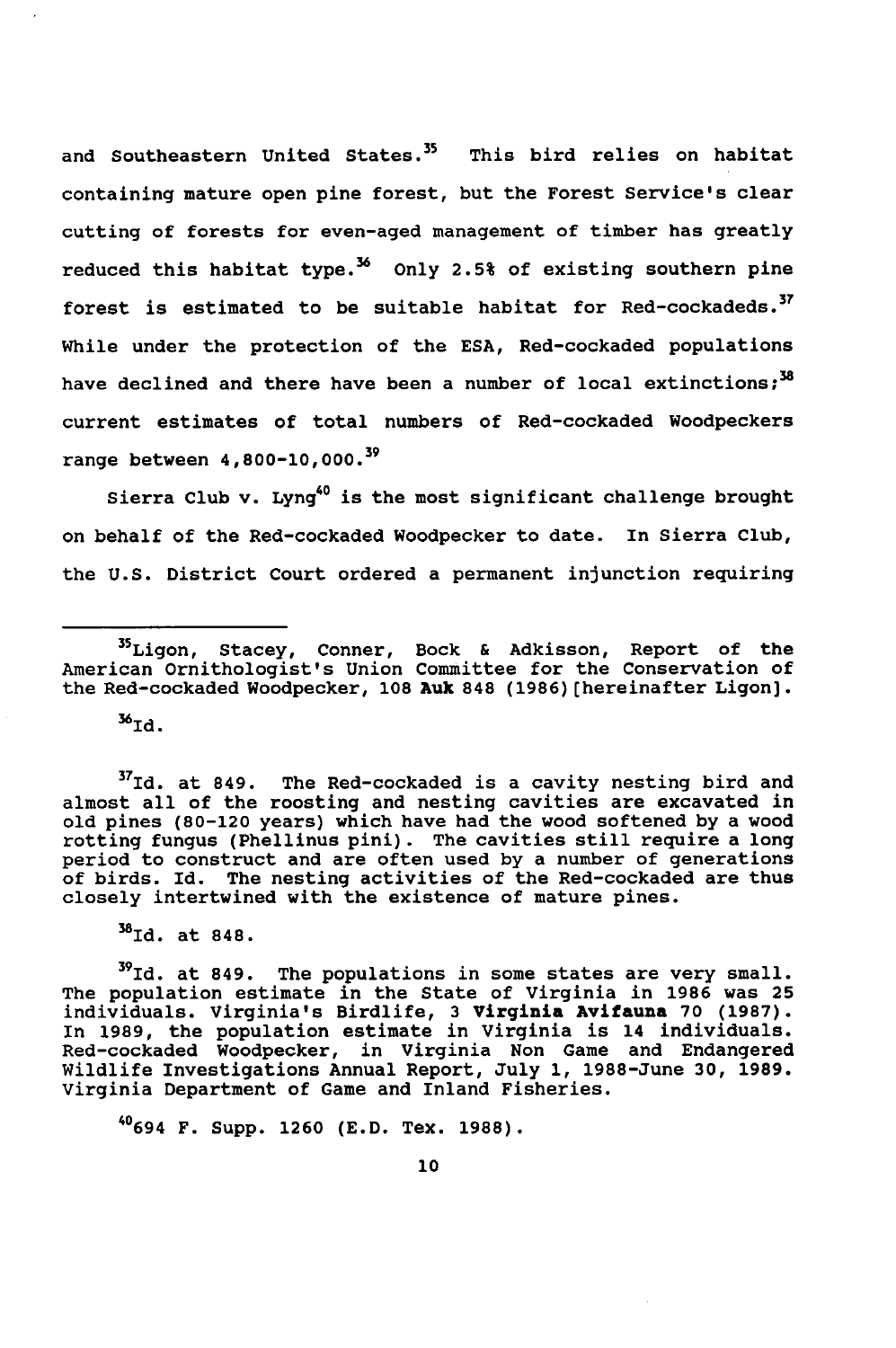substantial changes in Forest Service practices in areas inhabited **by** the Red-cockaded Woodpecker.41 The court ordered the injunction because the forest management practices of the Forest Service violated section **7** and section **9** of the Endangered Species Act.42

The Sierra Club court relied on both section **7(a)(1)** and section 7(a)(2) in finding that the Forest Service had not fulfilled its obligations under section **7.** The court stated that federal agencies not only must insure that agency action is not likely to jeopardize an endangered species, but they must also carry out programs to conserve endangered species.<sup>43</sup>

The court found that the applicable standard of review was whether the agency's actions were arbitrary, capricious, an abuse of discretion, or otherwise not in accordance with law.<sup>44</sup> The court relied on National Wildlife Federation v. Coleman<sup>45</sup> in placing the burden on the agency to "determine whether it has taken all necessary action to insure that its actions will not jeopardize the continued existence of an endangered species or modify habitat critical to the existence of the species."<sup>46</sup> The court concluded

41Id. at **1278. 42Id.** at **1269.**  $^{43}$ Id. **"** Id. at **1272. 45529 F.2d 359** (5th Cir. **1976).** 6Lyng, 694 F. Supp. at **1272.**

11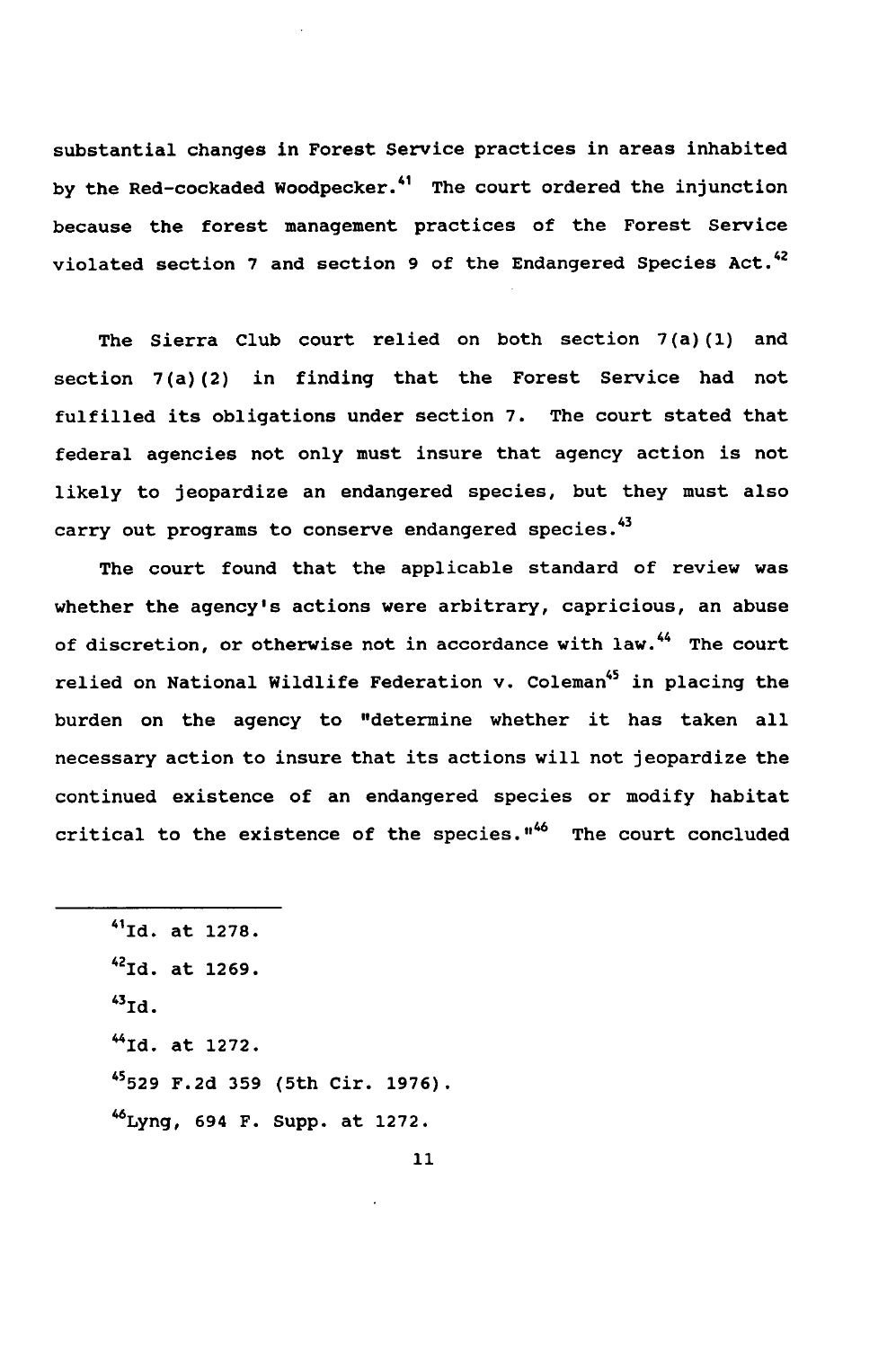that the question for judicial review was "whether the decision was based upon an assessment of the relevant factors and whether there has been an error of judgment. $"$  The answer, according to the court, was that the Forest Service failed to take the necessary steps to insure that the current management practices would not jeopardize the woodpeckers.<sup>48</sup> The court noted that an agency has the duty to re-initiate consultation with the Secretary when it becomes apparent that new information may impact a species.<sup>49</sup> The court stated that information about population declines of the woodpecker was new information which required the Forest Service to re-initiate consultation with the Secretary. The court found the information on population declines relevant because the information "pointed out deficiencies in forest management practices as it impacted on the future survival of the endangered woodpeckers."<sup>50</sup> The court noted that the case boiled down to the fact that the forest service was not implementing practices identified **by** its own experts as critical to the survival of the

**49 Lya,** 694 F. Supp. at **1273** (citing **50** C.F.R. 402.16 **(1987)).** 50<sub>та.</sub>

<sup>47</sup> Id. at **1273.**

<sup>4</sup> 8 Id. at **1273.** The court cites NWF v. Coleman and uses the language "do not jeopardize" that was in section **7** at the time of Coleman, but was amended in **1978** to read "is not likely to jeopardize." The standards set **by** the amended version of section **7** are still strict enough that the court could have reached the same result. This is especially the case here, since the court found that the Forest Service was ignoring its experts and was failing to implement practices identified as necessary to the survival of the Red-cockaded. For a discussion of the **1978** amendments to the **ESA,** see Erdheim, supra note **26,** at **636.**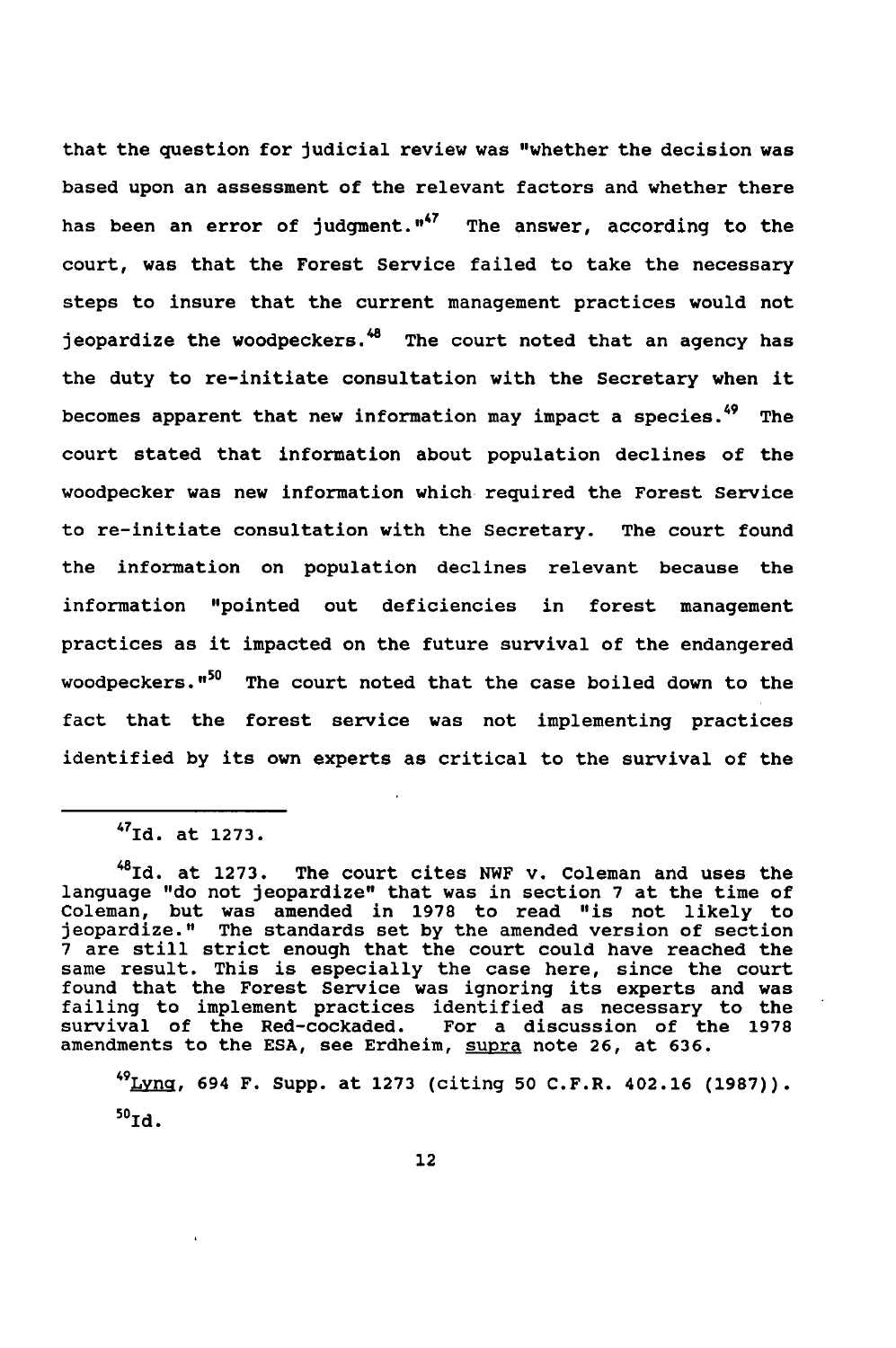species.<sup>51</sup> Thus the court, although applying a scrutinizing standard of review,<sup>52</sup> did not have to determine whether Forest Service strategies for conserving an endangered species were adequate or biologically sound.

The primary issue in Sierra Club was the taking claim. Sierra Club argued that the Forest Service's methods of managing the national forests of Texas resulted in a taking of the Red-cockaded Woodpecker as set out in section **9.53** The Court agreed, stating, "it is uncontested that a severe decline in the population of woodpeckers has occurred in the past ten years, "<sup>54</sup> and that Forest Service practices were largely responsible for the rapid population decline.<sup>55</sup> The court cited Palila v. Hawaii Dept. of Land and Natural Resources,56 stating that "harm" as defined **by** Forest Service regulations, did not require the proof of the death of specific or individual members of the species.57 **A** showing that

 $51$ <sup>1</sup> $d$ .

**52For** a discussion of judicial review, see Harrison, Hammond v. North Slope Borough: The Endangered Species Issue-An Exercise in Judicial Lethargy, **1 Alaska L. Rev. 129, 130** (1984).

53 Lyng, 694 F. Supp. at **1269.**

54Id. at **1270.** The court made a finding of fact that in the last ten years, Red-cockaded populations had declined **76%** in the Sabine National Forest, 41% in the Davy Crockett National Forest, and 42% in the Angelina National Forest. Id. at **1266.**

**55 Id.** at **1271.**

**56471** F. Supp. **985 (D.** Hawaii **1979), aff'd, 639** F. **2d** 495 (9th Cir. **1981).**

5T Lyng, 694 F. Supp. at **1270.**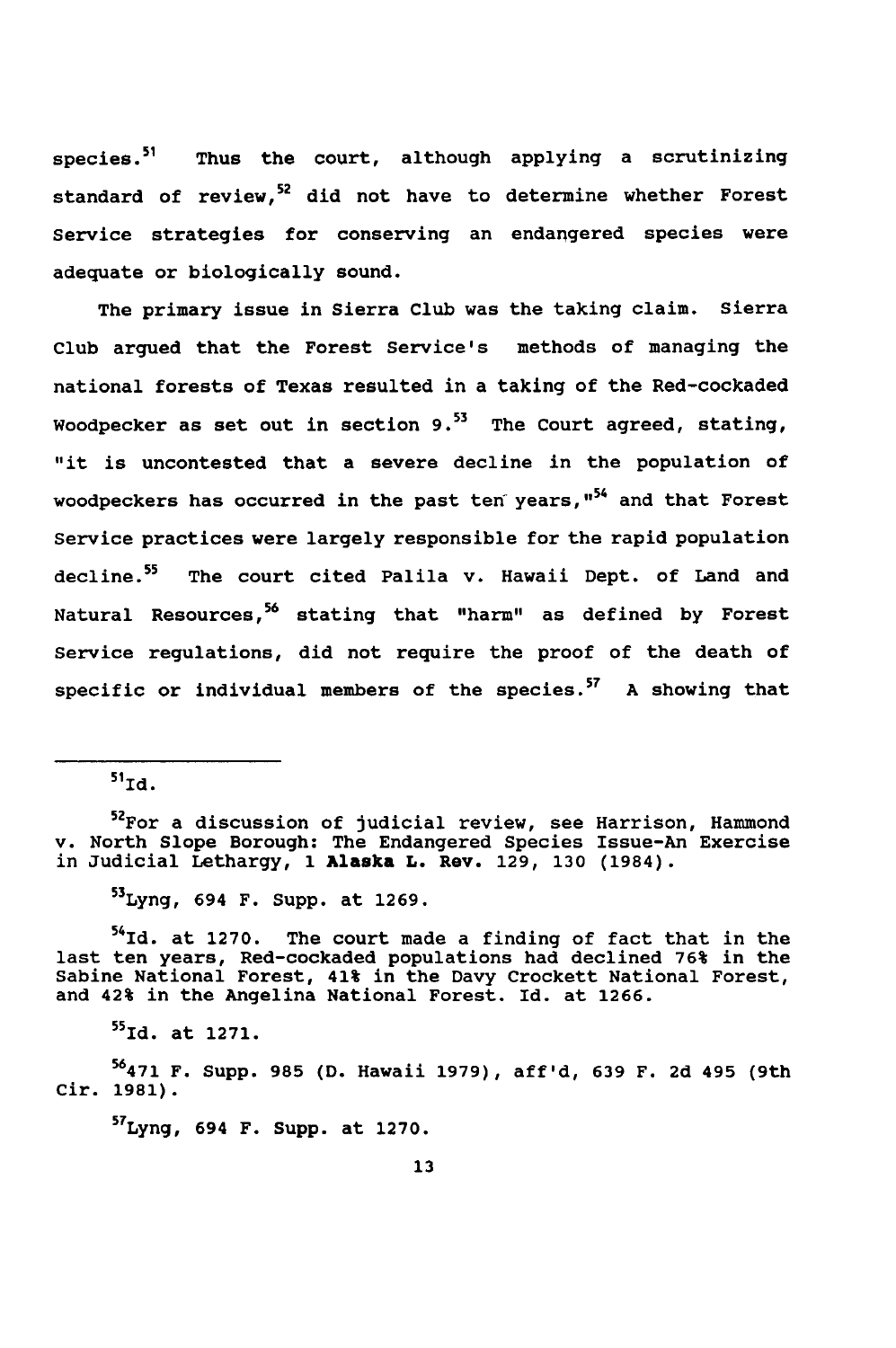clear cutting the forest harms the woodpeckers because it significantly modifies their habitat was sufficient for the court to find a section **9** violation.58 Specifically, the court found: first, that isolation of the woodpecker colonies **by** clear cutting has altered essential behavioral patterns; second, isolation of woodpecker colonies interferes with breeding practices **by** making it more difficult to find mates; third, the removal of old pines reduces food availability; and fourth, even-aged management has eliminated the older pines needed **by** the woodpeckers for nesting cavities.59 As the court stated, "this is not merely a situation where the recovery of a species is impaired **by** the agency's practices, but rather the agency's practices themselves have caused and accelerated the decline in the species."<sup>60</sup>

The court granted a permanent injunction preventing clear cutting and even-aged management within 1200 meters of Red-cockaded Woodpecker colonies;<sup>61</sup> it further ordered the midstory removal of hardwood trees around woodpecker colonies, the establishment of a basal area of sixty square feet per acre, within 1200 meters of any colony site, and the closing of timber roads within 1200 meters of any colony site. $^{62}$  In addition, the court required the preparation

**58Id.** at **1271.** 59<sub>ТМ.</sub> **60 Id. 61Id.** at **1278. 62 id.**

14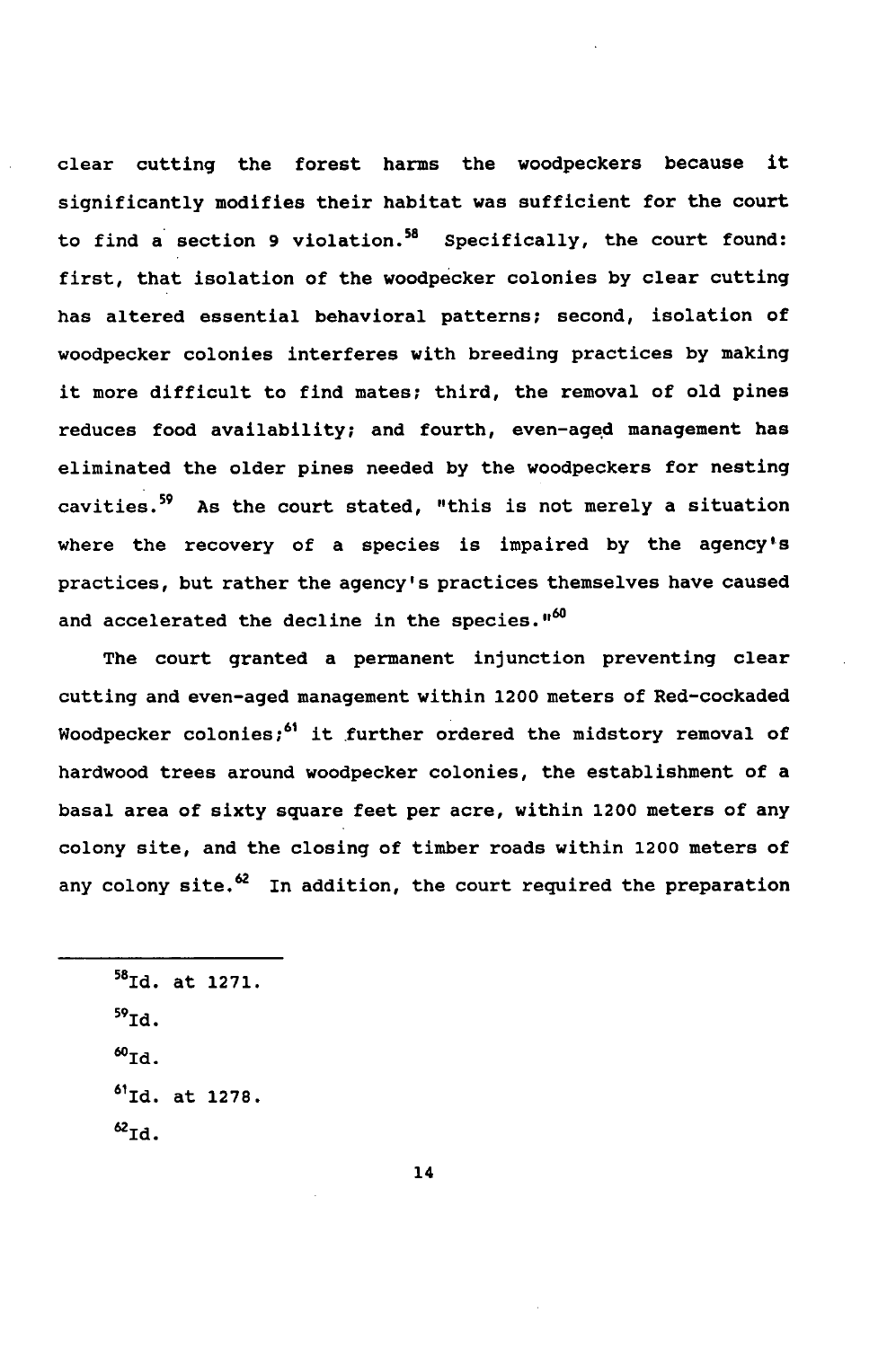of a "comprehensive plan" designed to maximize the probability of survival of the woodpeckers. The comprehensive plan was required to include a provision for periodic review of the plan.<sup>63</sup>

The decision in Sierra Club v. Lyng is an expansive interpretation of the **ESA.** Sierra Club follows Organized Fishermen of Florida v. Andrus in stressing the duty of federal agencies not only to halt the trend of a species towards extinction, but to reverse the trend until the species has recovered and the protection of the ESA is no longer needed.<sup>64</sup> This analysis places a greater burden on agencies than does the section 7(a) (2) requirement that insure agency action is not likely to jeopardize an endangered or threatened species.

#### IV.The Spotted **Owl**

The Spotted Owl (Strix occidentalis), is an inhabitant of oldgrowth Douglas-fir forest in the Northwestern United States.<sup>65</sup> There are indications that Spotted Owl populations in the Pacific Northwest have declined as a result of the loss of available old-

 $^{63}$ Id.

**<sup>64;</sup>d.** at **1270.**

<sup>65</sup> Dawson, Ligon, Murphy, Myers, Simberloff **&** Verner, Report of the Scientific Advisory Panel on the Spotted Owl, **89** Condor **205 (1987)** (hereinafter Dawson]. There are three recognized subspecies of the Spotted Owl. This article uses the term Spotted Owl to refer to the Northern Spotted Owl (Strix occidentalis caurina).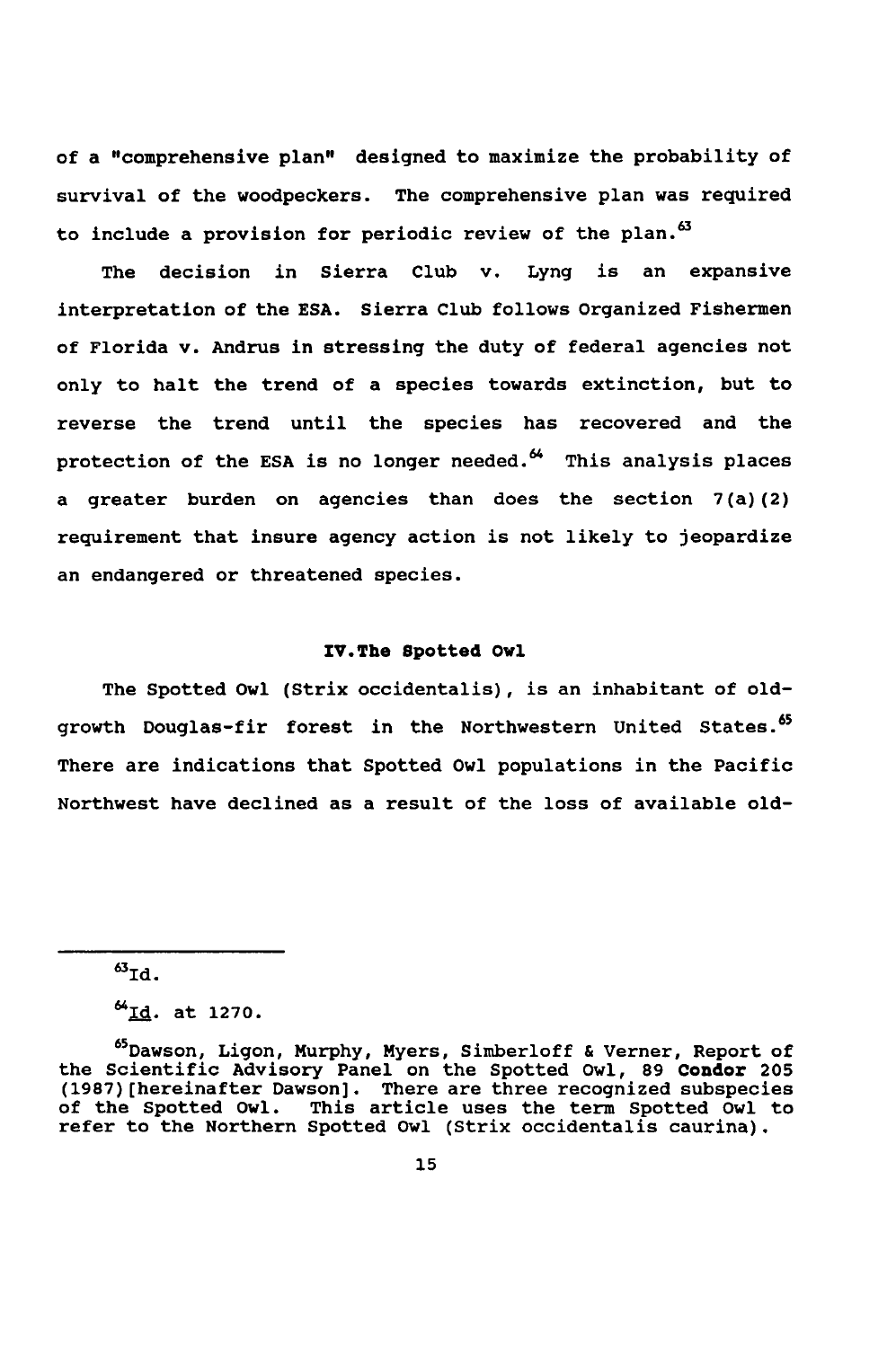growth habitat to timber operations.<sup>66</sup> The owl was listed as a "management indicator species" under the provisions of the National Forest Management Act of **1976.67** The purpose of indicator species is to provide an indication of the health of the ecosystem to which the indicator species belongs. The Spotted Owl was designated an indicator species because it was thought that the affects of timber harvests on this species would provide an early indication of how timber harvesting affected other species in the Douglas-fir ecosystem.<sup>68</sup> The designation of "indicator species" affords the owl some protection; federal agencies are required to maintain minimum viable populations of indicator species.<sup>69</sup> There is considerable debate over what constitutes a minimum viable population. Current estimates of total numbers of Spotted Owls in the Pacific States range between 4,000-6,000 individuals.<sup>70</sup> In 1984 the Final Regional Guide and Final Environmental Impact Statement for the Pacific

<sup>&</sup>lt;sup>66</sup>Id. The Spotted Owl exhibits a level of dependence on oldgrowth habitat similar to that of the Red-cockaded Woodpecker. The Spotted Owl does not construct nests, but instead uses naturally occurring sites. These sites are found more commonly in old-growth forest. It is not definitely known why the Spotted Owl is so dependent on old-growth habitat, but the fact that such a dependence exists has been determined. Id. at 210.

**<sup>6716</sup> U.S.C.A.** §§ 1600-1614 (West **1989).**

<sup>68</sup>Simberloff, The Spotted Owl Fracas: Mixing Academic, Applied, and Political Ecology, **68** Ecology **766, 767 (1987),** citing Crain, Testimony to Advisory Panel on the Spotted Owl, **9** December, Sacramento, California, Report of the Advisory Panel on the Spotted Owl, Audubon Conservation Report **7 (1985).**

**<sup>6916</sup> U.S.C.A.** § 1604.

<sup>70</sup> Dawson, **supra** note **65,** at 212.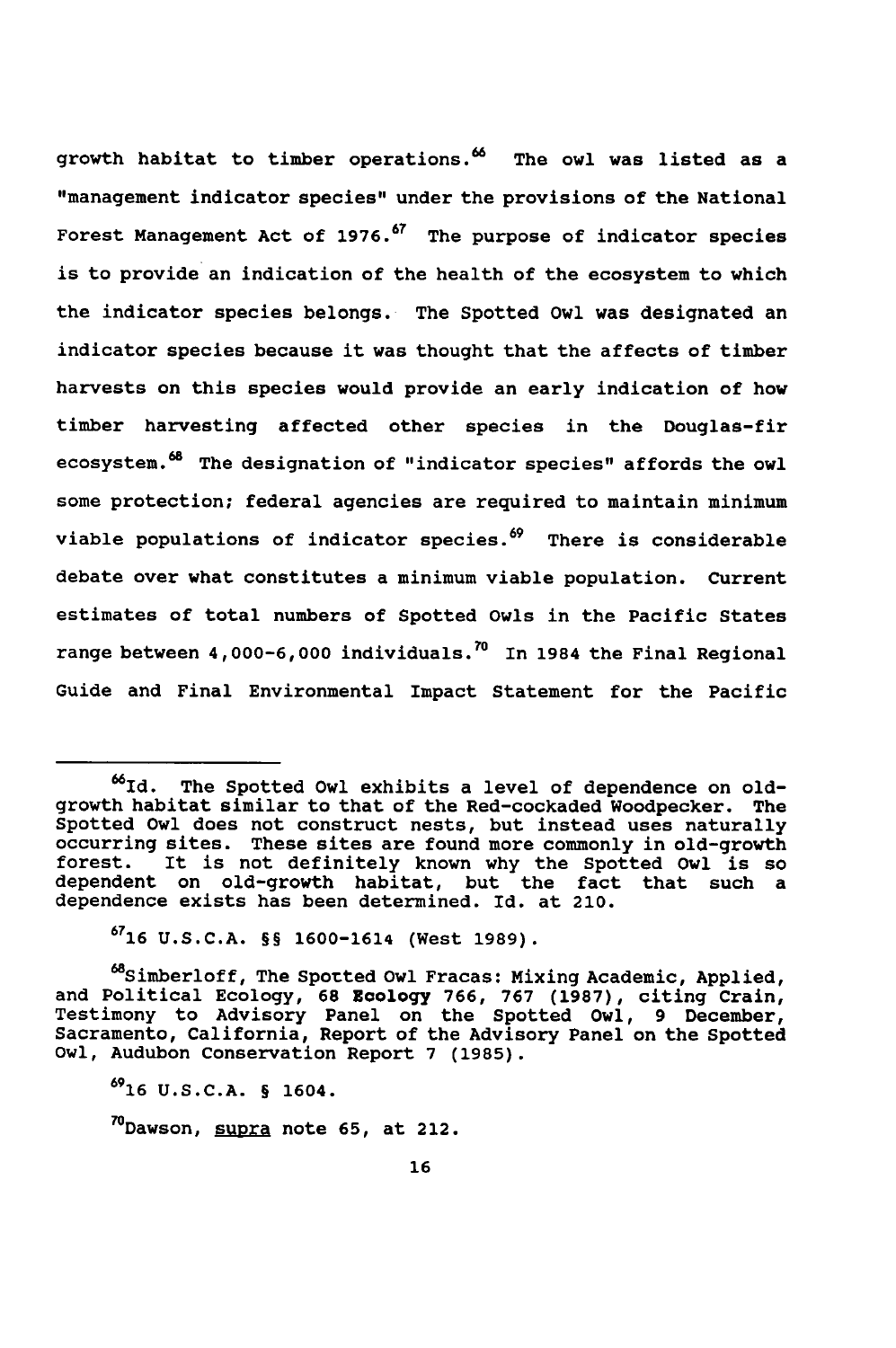Northwest Region recommended the creation of **375** Spotted Owl Management Areas (SOMAS) of 1,000 acres each.<sup>71</sup> Following an appeal by a number of environmental groups, a 1986 supplement to the regional guide recommended 550 SOMAS of between 1,000-2,700 acres of old-growth forest each.<sup>72</sup> The creation of 550 SOMAS protect only about **1,100** Spotted Owls; this represents a conscious reduction of Spotted Owl populations. This conscious decision raises not only the question of what a minimum viable population is, as set out in the NFMA, but also raises the question at what point should the Spotted Owl qualify as a threatened or endangered species as set out in the ESA.

The Spotted Owl is not currently on the endangered species list. A petition to have the owl listed as endangered was denied by the U.S. Fish and Wildlife Service in December of  $1987.^{73}$  This decision was challenged in Northern Spotted Owl v. Hodel.<sup>74</sup>

In Northern Spotted Owl, the court held that the USFWS decision not to list the Spotted Owl was arbitrary and capricious and remanded the matter to the agency for further consideration.<sup>75</sup> The court stated that agency action will be found arbitrary and

 $5\pi$ Id. at 483.

**<sup>71</sup> Id.** at 206.

 $n_{\texttt{Id}}$ .

**<sup>752</sup>** Fed. Reg. 48,552 (1987). The USFWS found that listing the Northern Spotted Owl "throughout all of its range" was not warranted. Id.

**<sup>74716</sup>**F. Supp. 479 (W.D. Wash. 1988).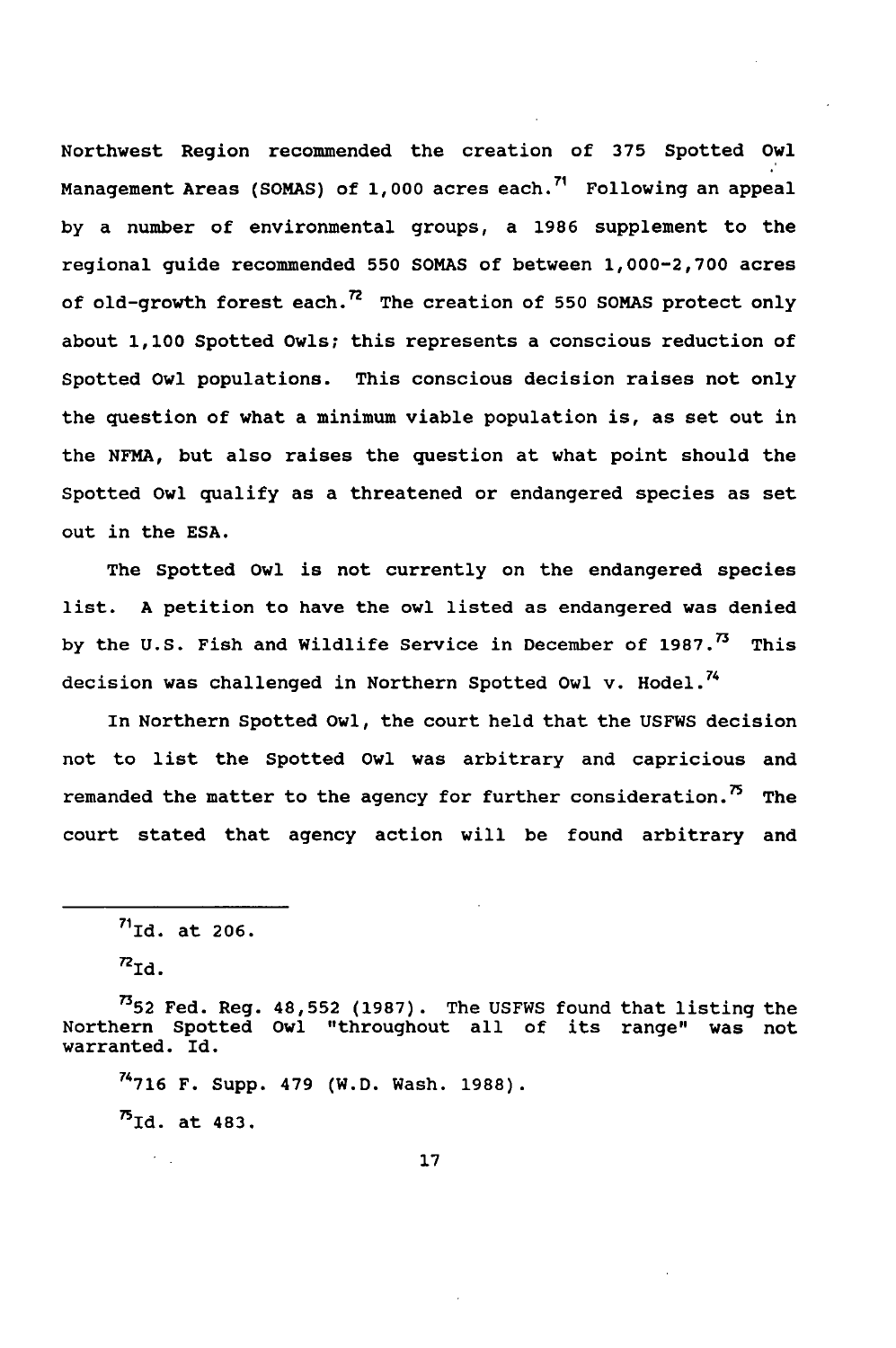capricious if the agency does not explain how its decision relates to the evidence presented.7 ' The court noted that in **highly** technical cases, the arbitrary and capricious standard warrants a probing inquiry of the facts. **7** In examining the USFWS's decision not to list the owl, the court found that the **USFWS** had disregarded the opinion of its experts that the Spotted Owl is facing extinction, and that this was sufficient grounds to remand the matter for further consideration.<sup>78</sup>

The **USFWS** recently announced its decision to list the Northern Spotted Owl as a threatened species.<sup>79</sup> It is not clear how listing the owl as a threatened species will affect the management plans that were developed under the **NFMA.** Threatened species do not automatically receive the same protection as endangered species; section 4(d) provides that the Secretary "shall issue such regulations as he deems necessary and advisable to provide for the conservation of such species."<sup>80</sup> In Sierra Club v. Clark<sup>81</sup>, the Eight Circuit prevented the Secretary from instituting a hunting season on the Eastern Timber Wolf in Minnesota, where the wolf is listed as a threatened species. The Eighth Circuit determined that

—<br><sup>76</sup>та. **7'7 id.**

 $^{78}$ Id.

 $^{79}$ 54 Fed. Reg. 26,666 (1989).

**MESA** § 4(d), **16 U.S.C.A.** § **1533 (d)** (Environmental Law Statutes West **1989).**

**81755 F.2d 608** (8th Cir. **1985).**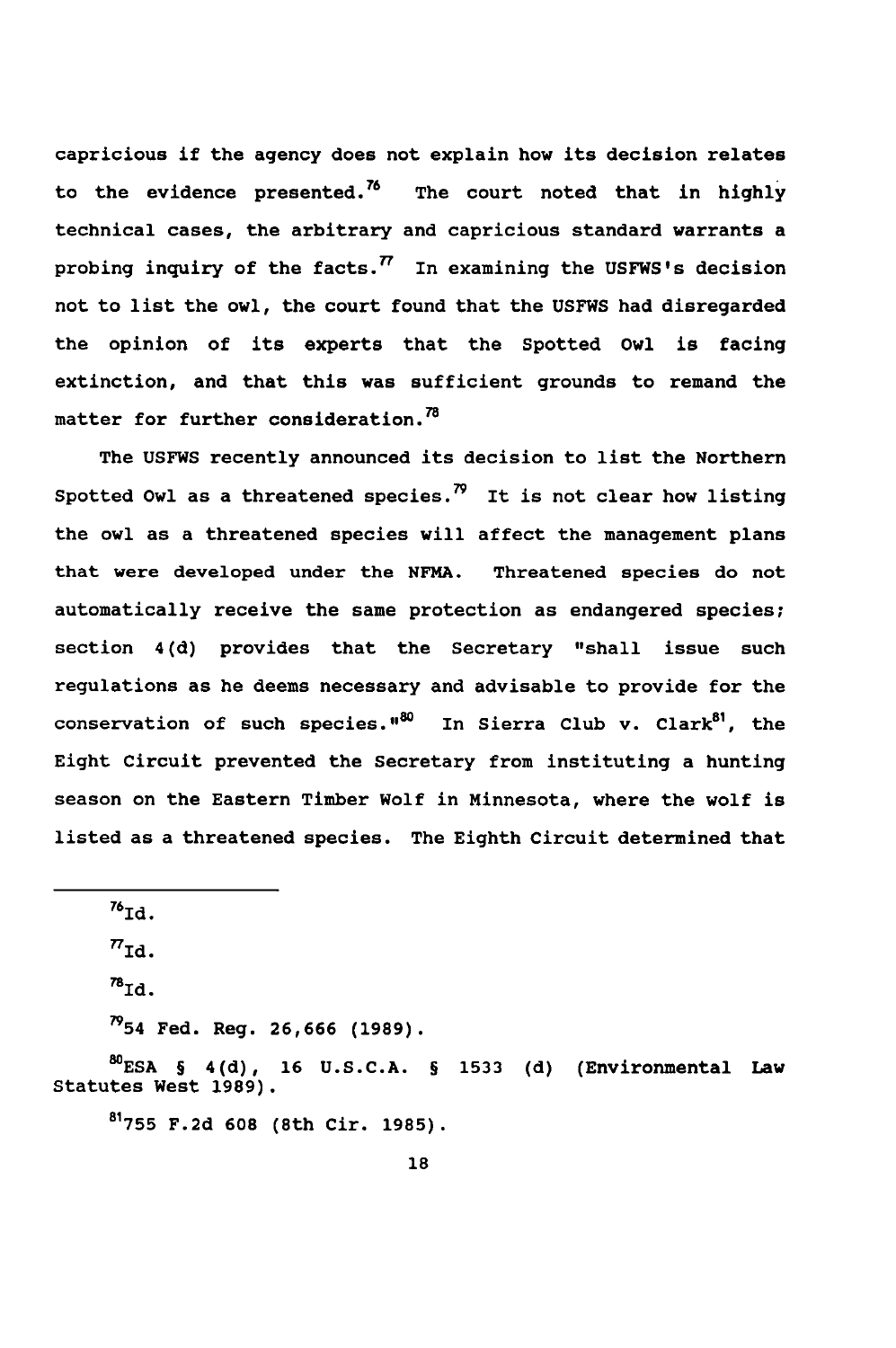section 4(d) requires the Secretary to take such steps that are necessary to bring the population of a threatened species to the point where the protection of the ESA is no longer required.<sup>82</sup> Under the Eighth Circuit's interpretation of section 4(d), no intentional reduction of Spotted Owl populations would be allowed. In order to protect 4,000 Spotted Owls, a total of 2,000 **SOMAS** would have to be created. This would entail setting aside between 2 million and 5.4 million acres of old-growth forest. Timber in old-growth forest was valued at \$4,000 per acre in **1985.8** Based on this valuation, protection of 2 million acres equals **\$8** billion worth of timber. The decision to list the Spotted Owl will have a potentially enormous economic impact. As a result, efforts to protect the Spotted Owl have engendered a controversy that represents the biggest test of the ESA since the Snail Darter.<sup>84</sup>

#### V. Species Conservation

In Sierra Club v. Lyng, the court stated that the evidence of Red-cockaded Woodpecker population declines left it "with the firm persuasion that we are presiding over the last rites of this cohabitant of the blue planet." $85$  In finding for injunctive relief, the court found that irreparable harm would result if action was

8Id. at **613.** 8Simberloff, supra note **68,** at **767.** 84 See text accompanying notes **19-23** supra. 85 Sierra Club v. Lyng, 694 F. Supp. at **1265.**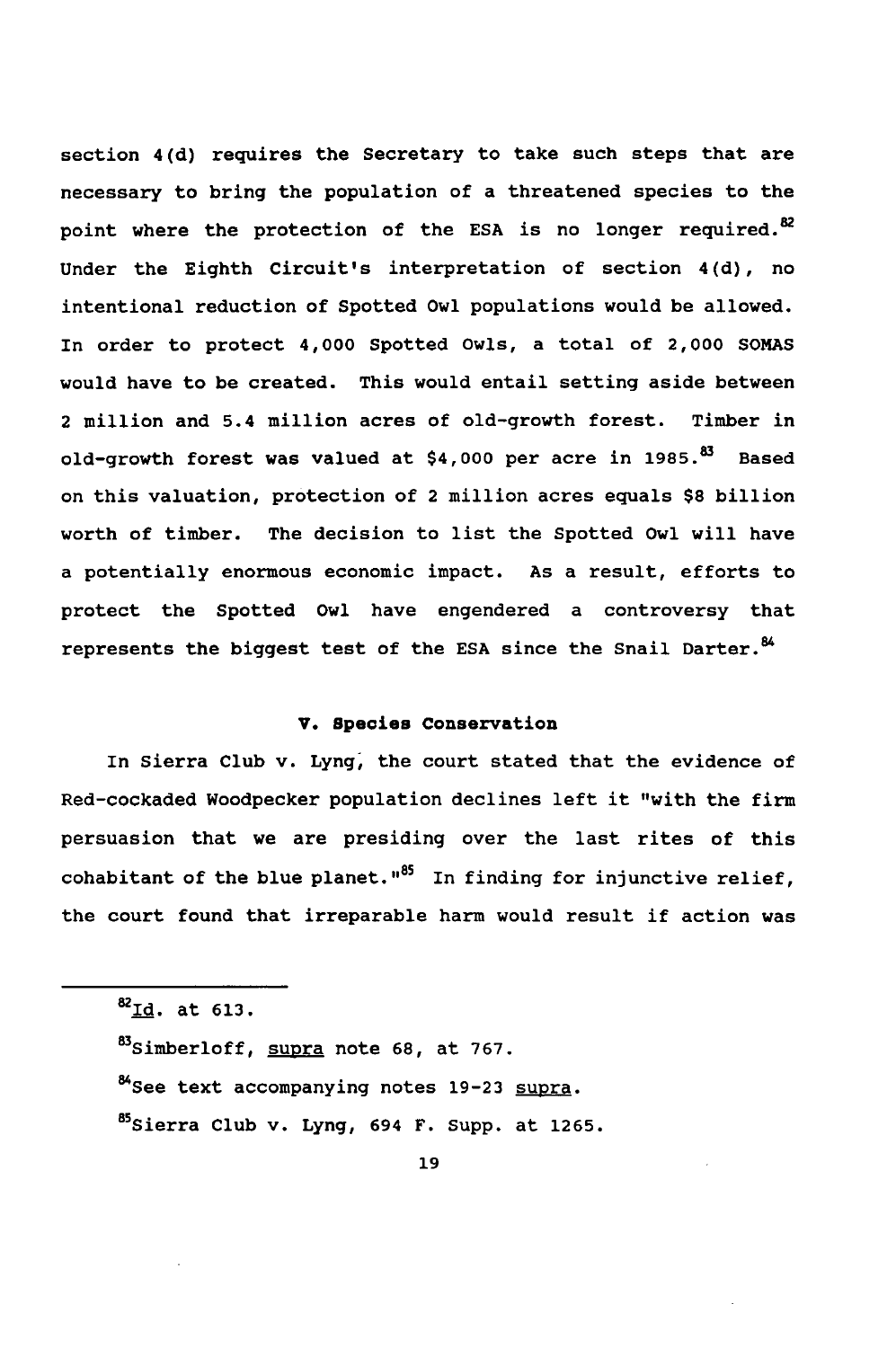not taken immediately. The court stated, "The woodpeckers are on the verge of extinction and the steadily declining population necessitates the actions cited."86 The court concluded **by** stating, "the bird wins in this, his latest struggle for survival."<sup>87</sup> Whether this victory can prevent the extinction of this species is the critical question; it is a question that pervades any analysis of species conservation. Can the Endangered Species Act prevent the extinction of a species? Can the purposes of the **ESA** be achieved through the provisions of the Act?

**A** number of commentators have criticized the **ESA** for being too species-focused in an era when habitat destruction is the major cause of extinctions and whole ecosystems are threatened.<sup>88</sup> Instead of a species **by** species approach, these commentators advocate placing an emphasis on the preservation of ecosystems and species diversity. Although a stated purpose of the **ESA** is "to provide a means whereby the ecosystems upon which endangered species depend may be conserved", <sup>89</sup> the only provision for the conservation of habitat is the section 4 critical habitat designation. Habitat utilized **by** a species is not protected under the **ESA** unless it has been designated as critical habitat, but there have been relatively

<sup>88</sup>cee generally Smith, The Endangered Species Act and Biological Conservation, **57 5.** Cal. L. Rev. **361** (1984); Sagoff, On the Preservation of Species, **7** Colum. **J.** Envtl. L. **33 (1980).**

**89 ESA §2(b), 16 U.S.C. §1531(b)** (Environmental Law Statutes West **1989).**

**<sup>8</sup>Id.** at **1277.**

**<sup>87</sup>Id.** at **1278.**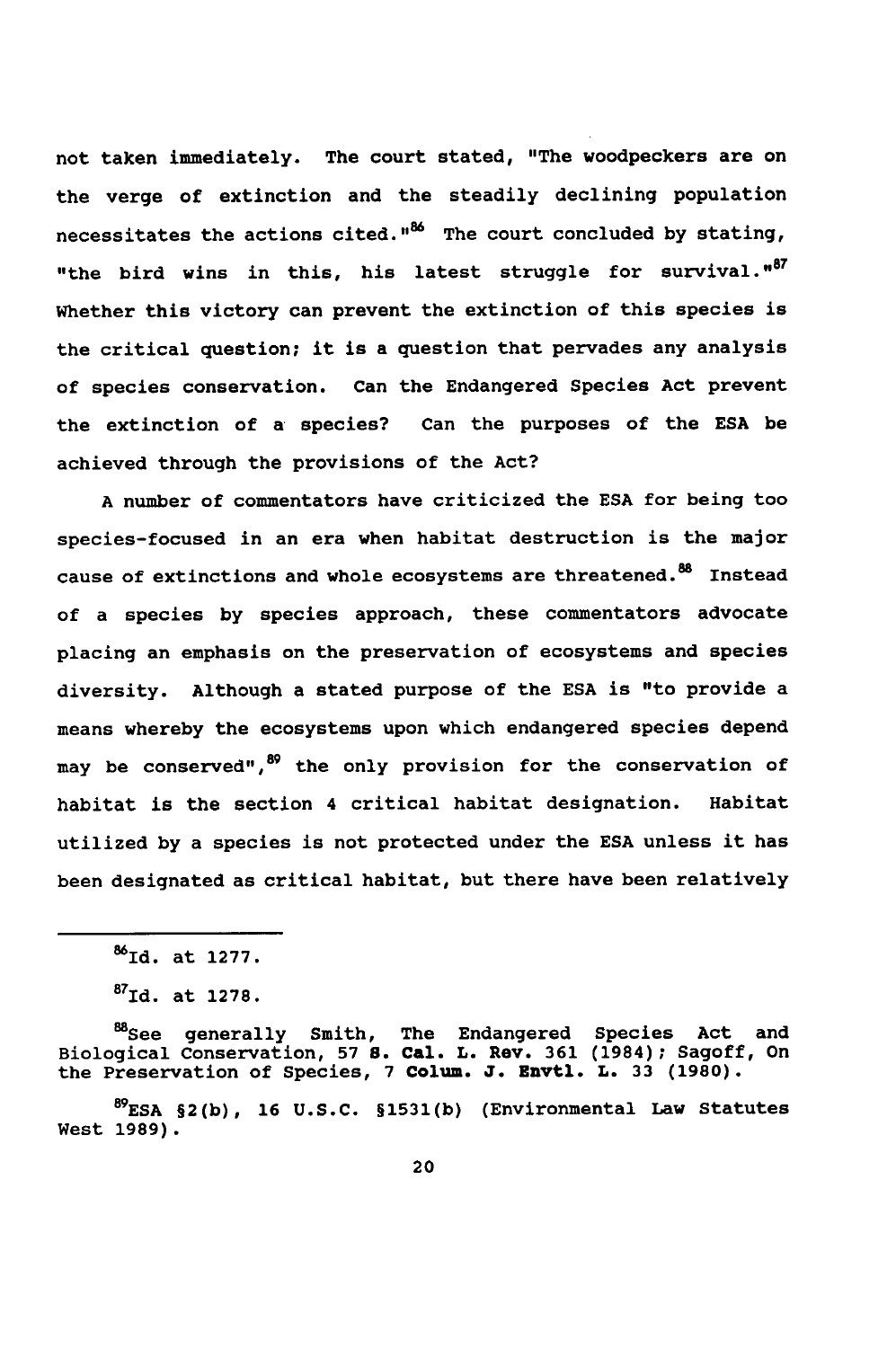few critical habitat designations. Sixty-seven bird species within the United States and Puerto Rico have been placed on the endangered species list;<sup>90</sup> critical habitat has been designated for only ten of these species.<sup>91</sup> No critical habitat has been designated for the Red-cockaded Woodpecker.<sup>92</sup> Many of these species were on the endangered species list before section 4 was amended to require a designation of critical habitat. Section 4(a) (3) **(B)93** does provide for revision of critical habitat designations, however, and critical habitat could be designated for the protected species for which critical habitat has never been designated. Section 4 allows the Secretary to consider the economic impact of making a critical habitat designation and for this reason it is unlikely that a critical habitat designation will be made on behalf of the Spotted Owl.

The American Ornithologist's Union Committee for the Conservation of the Red-cockaded Woodpecker recommended that the woodpecker and the old-growth forests be managed as a unit.  $^{94}$  In Sierra Club v. Lyng<sup>95</sup>, the court ordered an injunction which prevents harmful Forest Service management practices within 1200

**<sup>950</sup>** C.F.R. 17.11.  $^{91}$ 50 C.F.R. 17.95. ,<br><sup>92</sup>тժ **93 ESA** §4(a) (3) (B), 16 U.S.C. §1533 (a)(3)(B). <sup>94</sup>Ligon, supra note 35, at 852. <sup>95</sup>694 F. Supp. 1260 (E.D. Tex. 1988).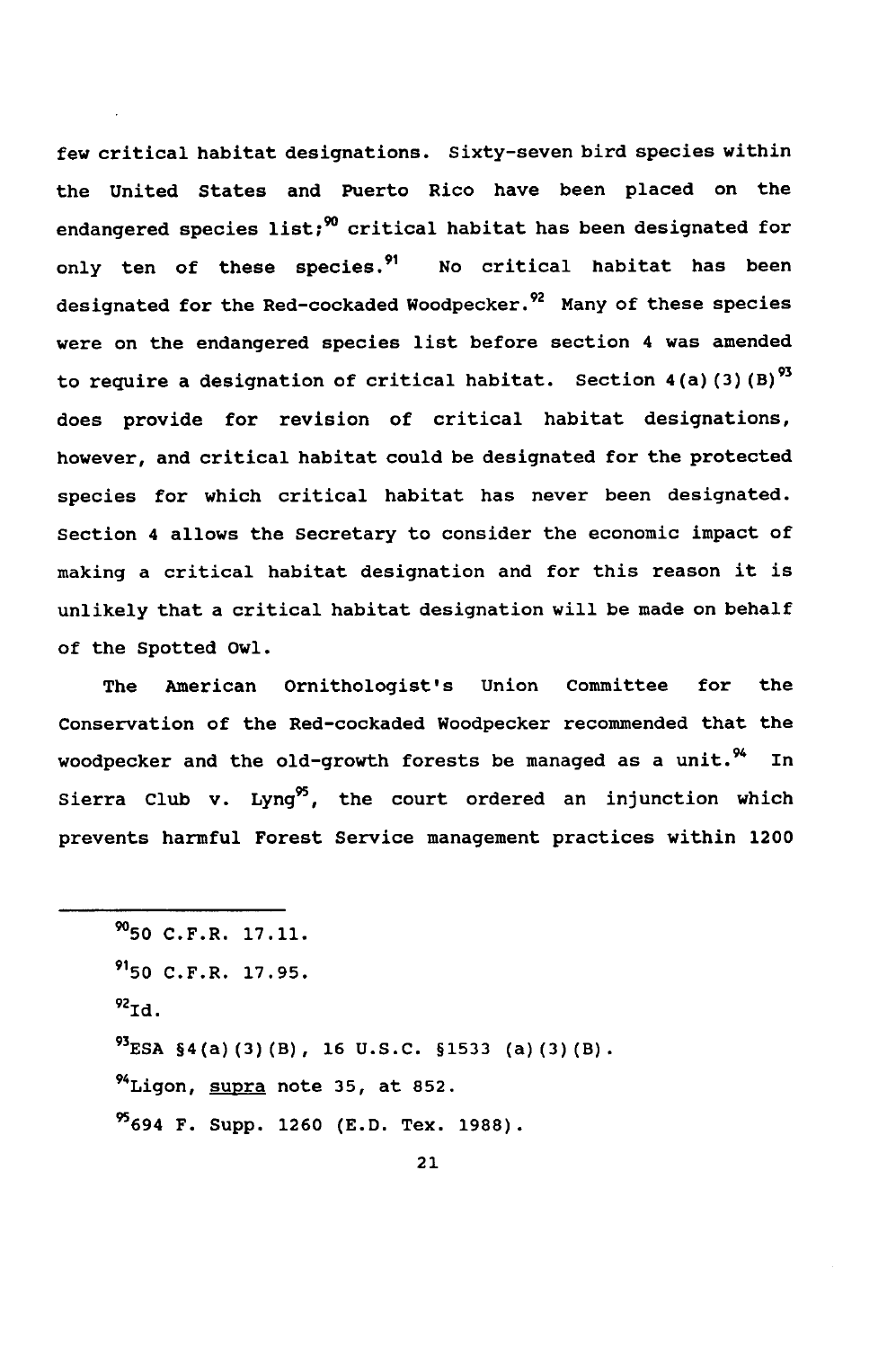meters of Red-cockaded colonies. This is a remedy that focuses specifically on the well-being of individual colonies. As a result, the habitat that is essential to the continued viability of the woodpecker populations can continue to be fragmented. Habitat fragmentation was a central concern of the American Ornithologist's Union Committee. As the Committee pointed out, habitat fragmentation can lead to increased juvenile mortality as juveniles disperse in search of breeding sites; it can also make it more difficult for individuals to find mates.<sup>96</sup> In recommending that the Red-cockaded Woodpecker and the forest be managed as a unit, the Committee noted that a number of all male social groups have been observed, indicating mate location may be a growing problem as habitat becomes increasingly fragmented.<sup>97</sup>

The recommended creation of Spotted Owl Management Areas is similar to the court ordered injunction in Sierra Club v. Lyng in that there is the potential to focus on individual pairs of owls rather than on populations. The Red-cockaded Woodpecker has not increased in numbers anywhere in its range since it was placed on the endangered species list.<sup>98</sup> It is unlikely that the Spotted Owl will fare any better if similar management practices are employed.

MId. at **851.**

**97 id.**

98 Ligon, supra note **35,** at **848.**